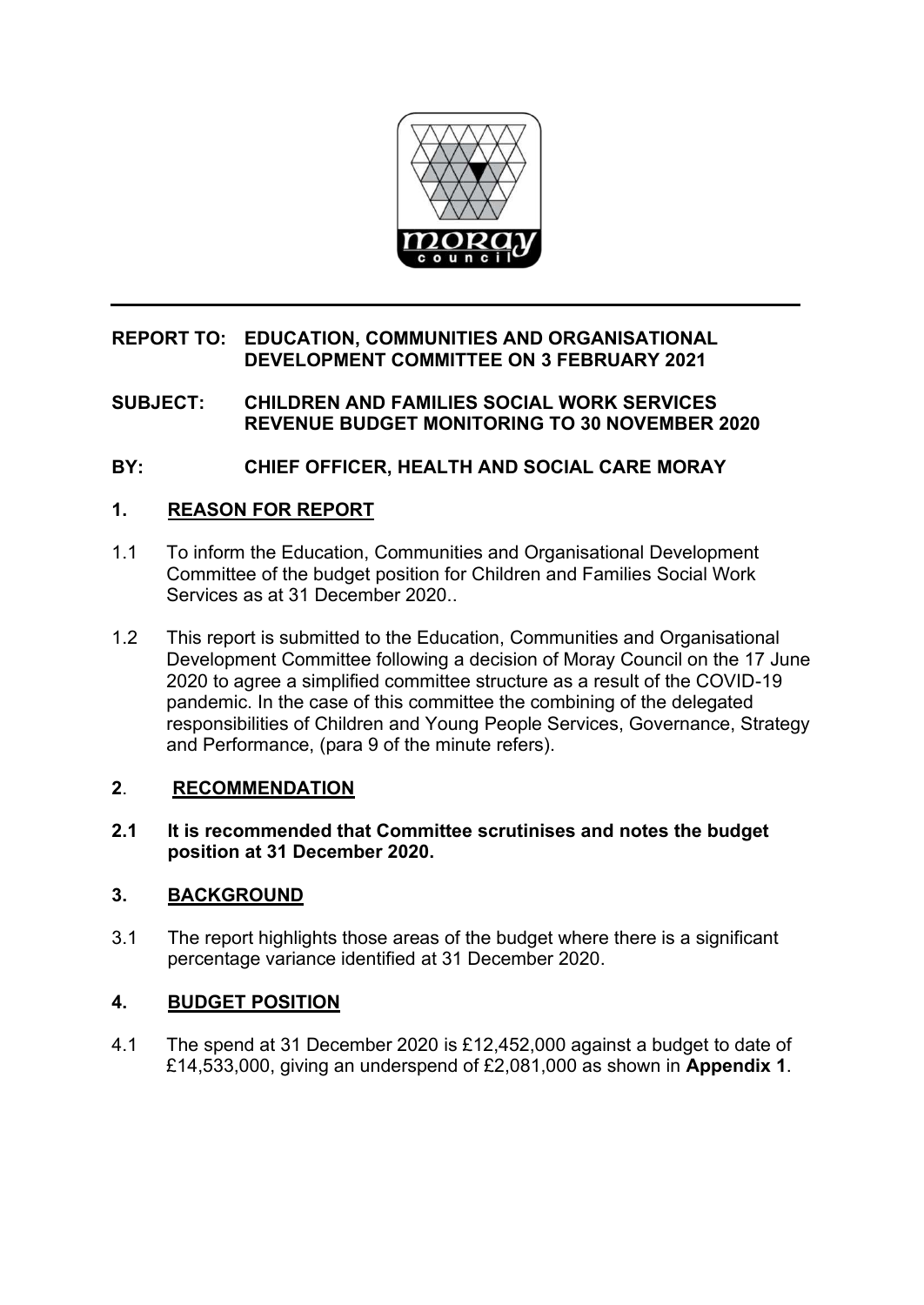- 4.2 The area teams have an underspend of £180,000. This is mainly due to underspends of £130,000 on self directed support, £61,000 on home to school transport for foster children and £40,000 on the area teams operational budget
- 4.3 Corporate Parenting and Commissioning has an underspend of £1,454,000. This is mainly due to an underspend in out of area and additional resource packages of £1,300,0000 which is partly due to children transitioning into adult services. There are also underspends on adoption placements through external providers and adoption legal fees of £84,000, fostering fees and allowances £244,000 and one-off income from another authority for the placement of adopted children £78,000.

## **5. ESTIMATED OUTTURN**

- 5.1 The estimated outturn for 2020/21 is £16,900,000 against a budget of £19,584,000 resulting in an estimated underspend for the year of £2,684,000.
- 5.2 The underspend predominately relates to an underspend of £1,730,000 in Out of Area Placements which is partly due to children transitioning to adulthood. Fostering fees and allowances are projected to be underspent by £310,000, the adoption service is projected to be underspent by £202,000, due to one-off income received and reduced placements with external providers and social work area teams are projected to be underspent by £285,000 relating to Self Directed Support, home to school transport for foster children and operational budgets.

# **6. SUMMARY OF IMPLICATIONS**

#### **(a) Corporate Plan and 10 Year Plan (Local Outcomes Improvement Plan (LOIP)**

The Children's Services Revenue Budget has particular reference to National Outcome 8 – we have improved the life chances for children, young people and families at risk.

## **(b) Policy and Legal**

The Council has statutory responsibilities to meet educational needs, the needs of children and young people in need and those it looks after.

#### **(c) Financial implications**

The resource implications are set out in this report and at **Appendix 1.** The underspend as at 31 December is £2,081,000 against a budget to date of £14,533,000.

## **(d) Risk implications**

Budget Managers are aware of their responsibilities for managing budget allocations and approval for any variances will be sought from Committee in line with the Financial Regulations.